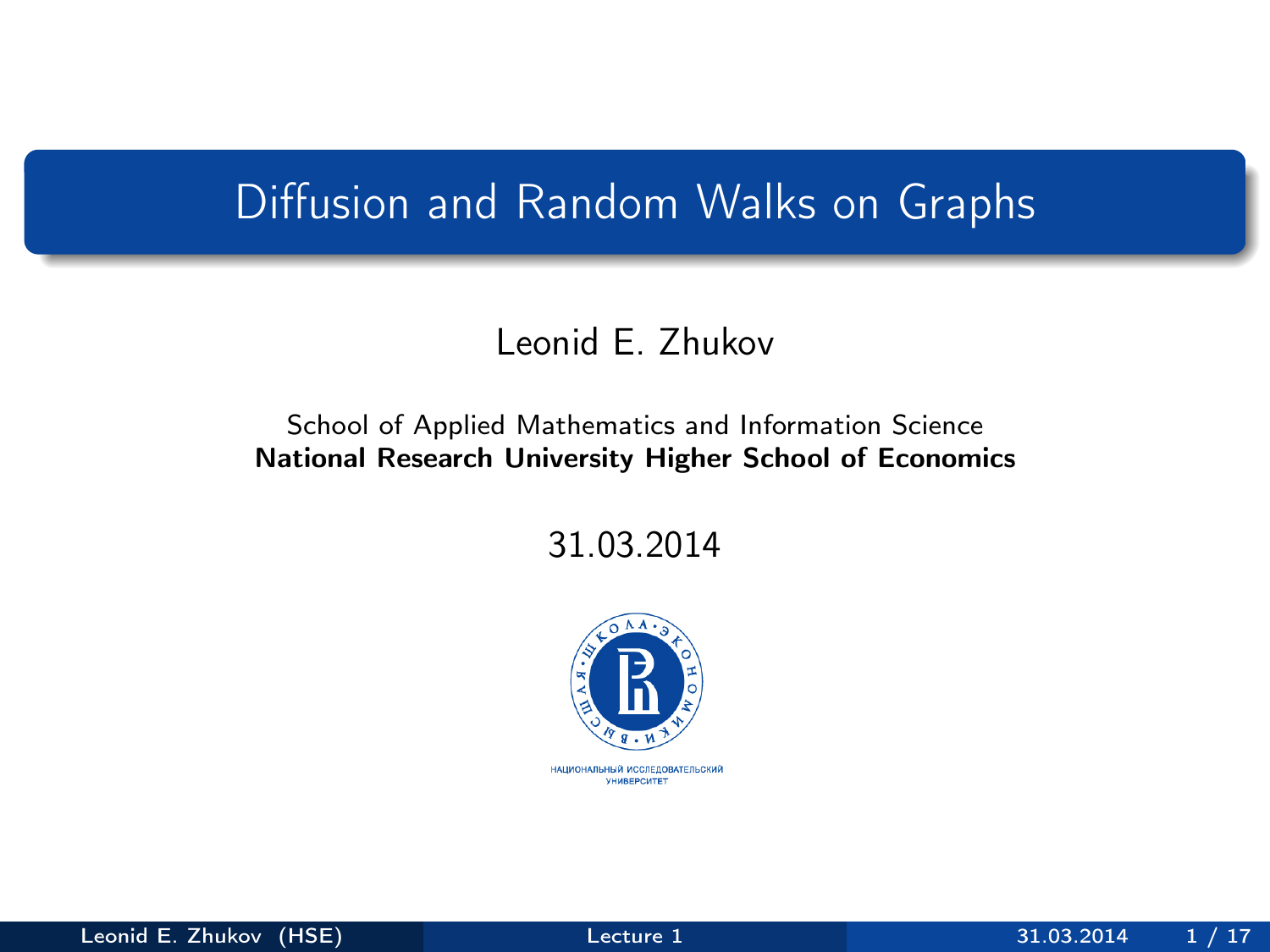- random walk: start at some vertex  $v$ , on every step move to random neihgbour of the current vertex
- if unweighted graph uniformaly at random
- consider undirected connected graphs
- can go along the same edge more then once
- can visit nodes more then once
- modeling: taking individual location of random walk

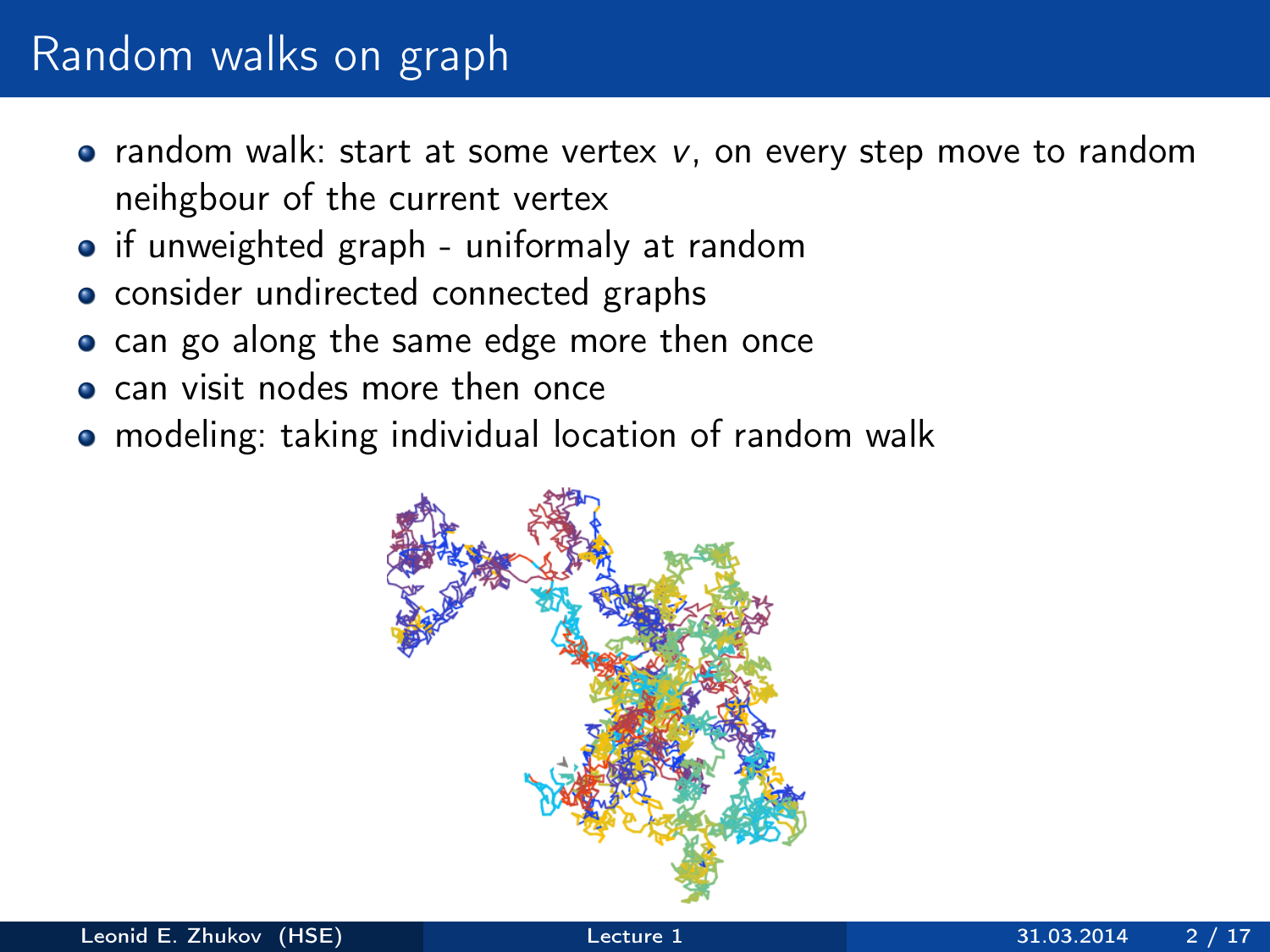

 $3 \rightarrow 4 \rightarrow 1 \rightarrow 3 \rightarrow 2 \rightarrow \cdots$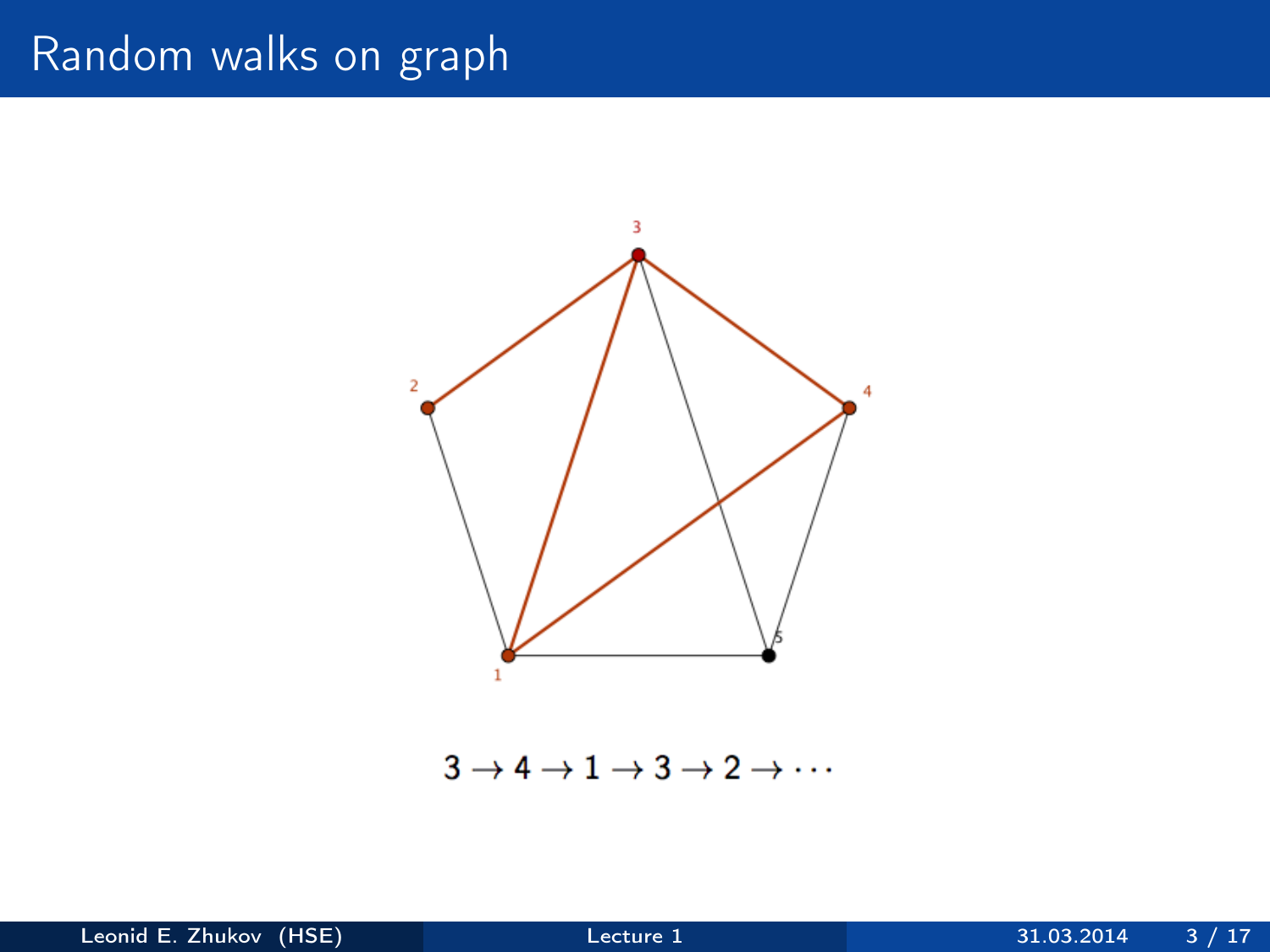- $\sum_i p_i(t) = 1$ • Let  $p_i(t)$  - probability, that a walk is at node *i* at moment *t*,
- $p_i(t + 1)$  depends on  $p_i(t)$ , where  $j \in N(i)$
- $p(0) = p_0$  initial location, typically on one vertex
- **•** Random walk

$$
p_j(t+1) = \sum_i \frac{p_i(t)}{k_i} A_{ij}
$$

• Transition (walk) matrix

$$
P_{ij} = \frac{A_{ij}}{k_i} = D_{ii}^{-1} A_{ij}, \text{ where } D_{ij} = k_i \delta_{ij}
$$

• Matrix form

$$
\mathbf{p}(t+1) = (\mathbf{D}^{-1}\mathbf{A})^T \mathbf{p}(t) = \mathbf{P}^T \mathbf{p}(t) = (\mathbf{P}^T)^{t+1} \mathbf{p}(0)
$$

$$
\mathbf{P}^T = \mathbf{D}^{-1} \mathbf{A}
$$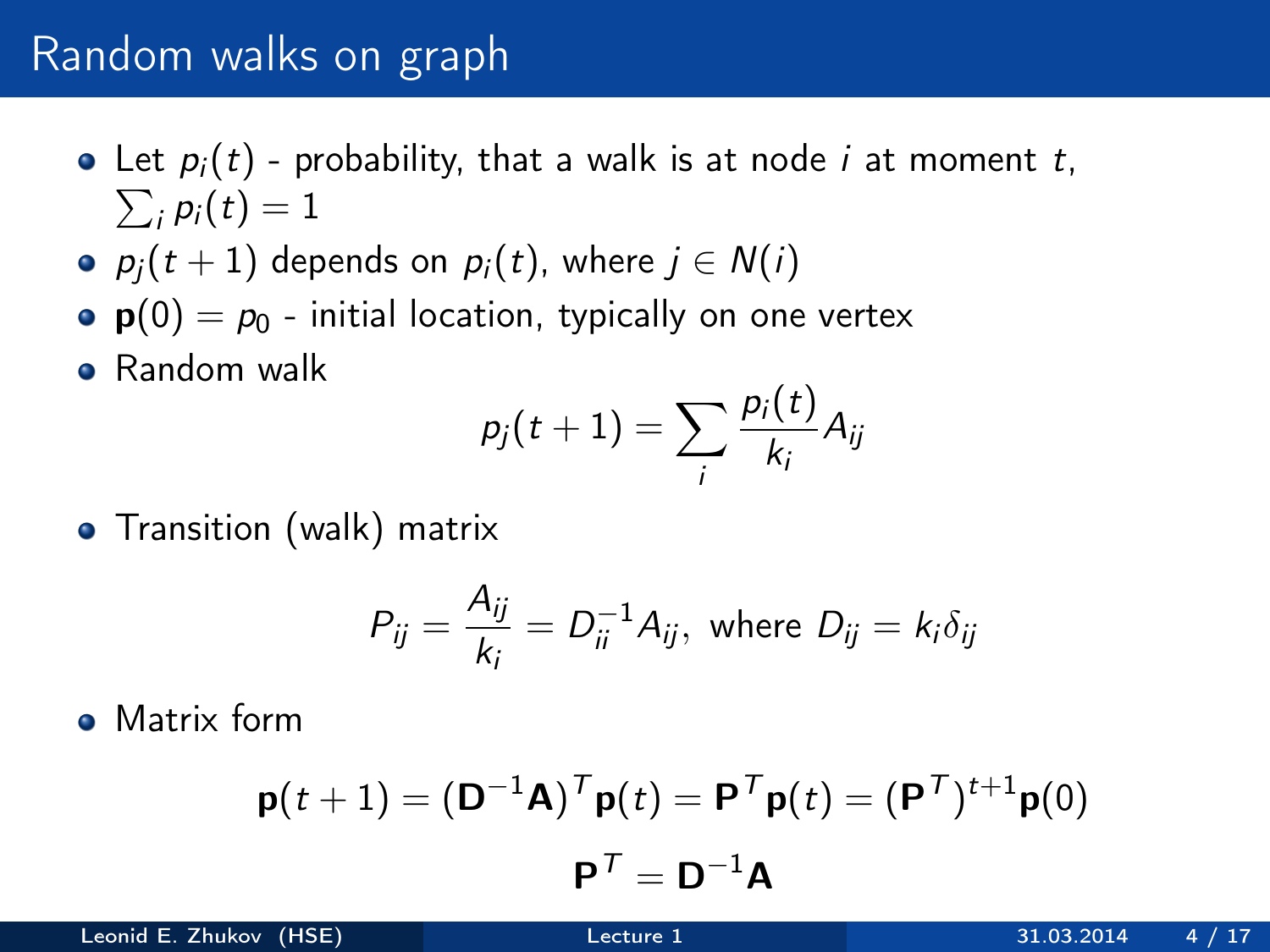Random walk on connected non-bipartite graphs converges to limiting distribution

$$
\lim_{t\to\infty}\mathbf{p}(t)=\lim_{t\to\infty}(\mathbf{P}^\mathcal{T})^t\mathbf{p}(0)=\boldsymbol{\pi}
$$

 $\bullet$  Limiting distribution  $=$  stationary distribution

$$
\lim_{t \to \infty} \mathbf{p}(t+1) = \lim_{t \to \infty} \mathbf{P}^T \mathbf{p}(t)
$$

$$
\pi = (\mathbf{D}^{-1} \mathbf{A})^T \pi
$$

$$
\pi_j = \sum_i \frac{\pi_i}{k_i} A_{ij}
$$

• Stationary (stable) distribution

$$
\pi_i = \frac{k_i}{\sum_j k_j} = \frac{k_i}{2E}
$$

Proof:

$$
\sum_i \frac{\pi_i}{k_i} A_{ij} = \frac{1}{2E} \sum_i \frac{k_i}{k_i} A_{ij} = \frac{k_j}{2E} = \pi_j
$$

Leonid E. Zhukov (HSE) [Lecture 1](#page-0-0) 31.03.2014 5 / 17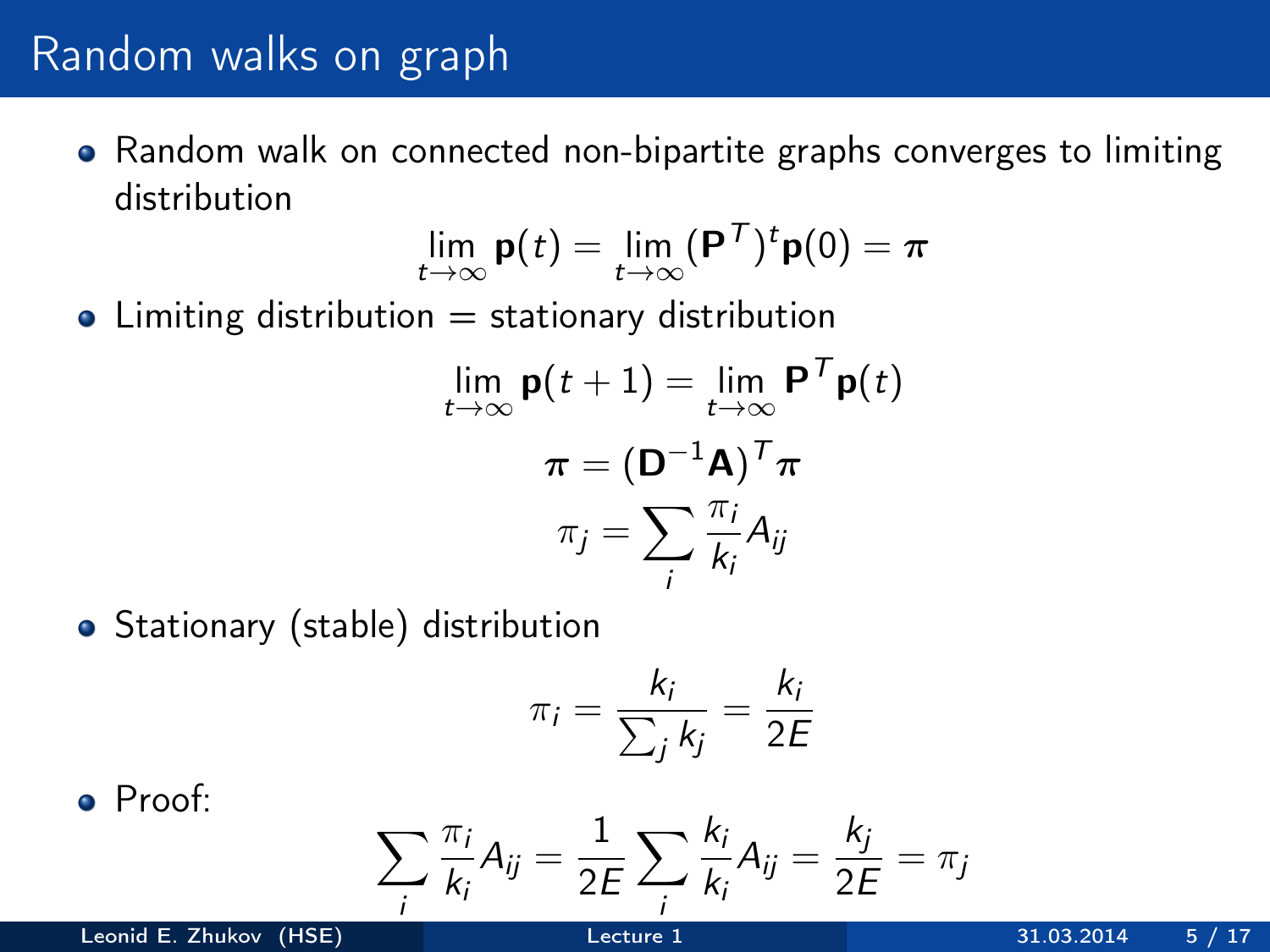### Eigenvalue problem:

$$
\pi \mathsf{P} = \lambda \pi
$$

### Theorem (Perron-Frobenious)

Real square matrix with non-negative entries that

- stochastic (rows sum up to one)
- irreducible (strongly connected graph)
- aperiodic (gcd of the length of the closed directed paths  $=1$ )

has unique largest eigenvalue  $\lambda_{\text{max}} = 1$  with positive left eigenvector and power iterations coneverges to it.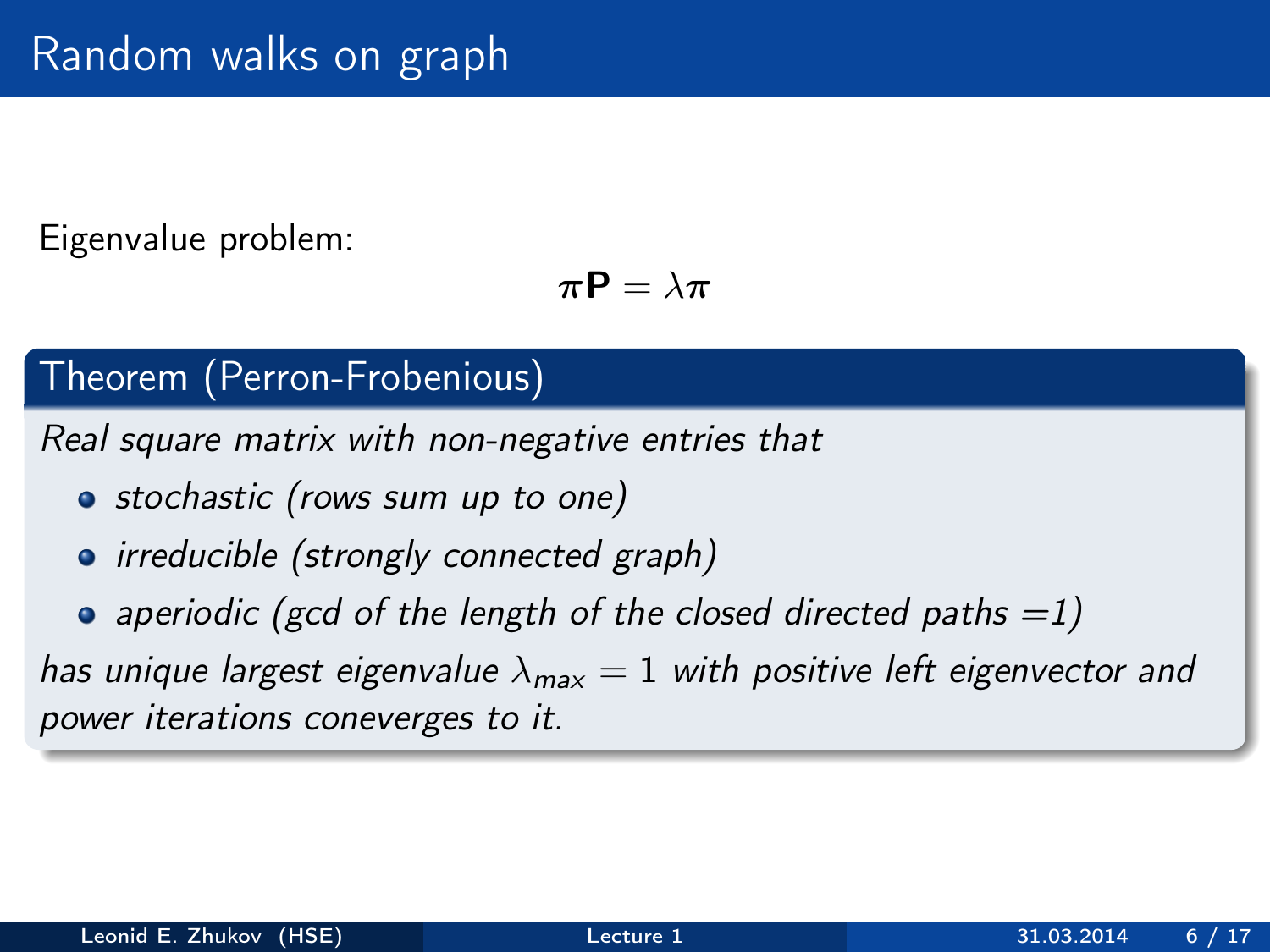#### Lazy random walk

$$
p_j(t+1) = \frac{1}{2}p_j(t) + \frac{1}{2}\sum_i \frac{p_i(t)}{k_i}A_{ij}
$$

• Matrix form

$$
\mathbf{p}(t+1) = \frac{1}{2}(\mathbf{I} + \mathbf{D}^{-1}\mathbf{A})^T \mathbf{p}(t)
$$

• Stationary distribution (always converges)

$$
\boldsymbol{\pi} = (\mathsf{D}^{-1}\mathsf{A})^{\mathsf{T}}\boldsymbol{\pi}
$$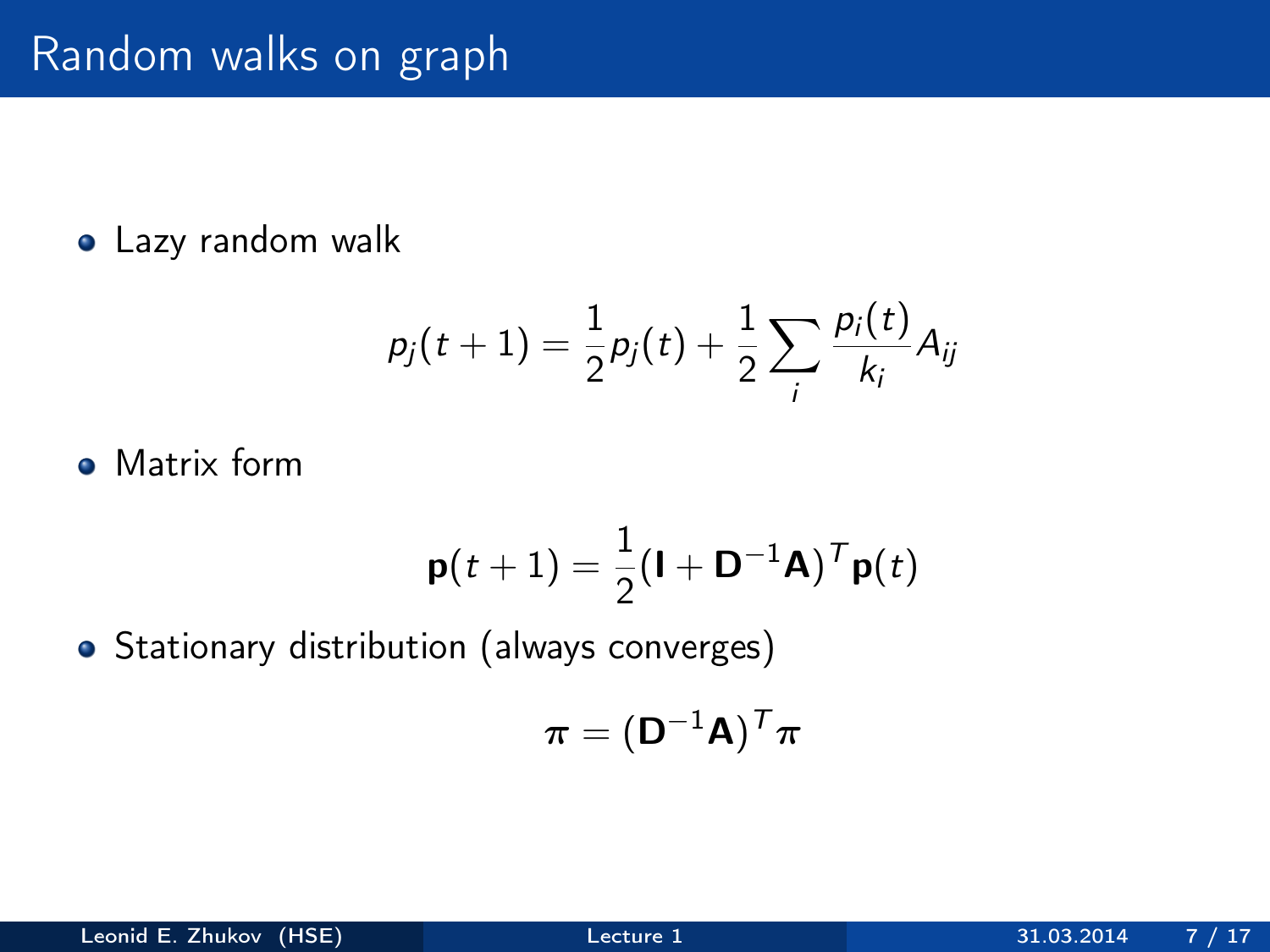#### Theorem

Let  $\lambda_2$  denote second largest eigenvalue of transition matrix  $P = D^{-1}A$ .  $p(t)$  probability distribution vector and  $\pi$  strationary distribution. If walk starts from the vertex i,  $p_i(0) = 1$ , then after t steps for every vertex:

$$
|p_j(t)-\pi_j|\leq \sqrt{\frac{k_j}{k_i}}\lambda_2^t
$$

• For stochastic matrix  $\lambda_1 = 1$ ,  $\lambda_2 < 1$ for  ${\sf P}^{\prime}=\frac{1}{2}$  $\frac{1}{2}$ (**I** + **D**<sup>-1</sup>**A**),  $\lambda'_2 = \frac{1}{2}$  $rac{1}{2}(1+\lambda_2)$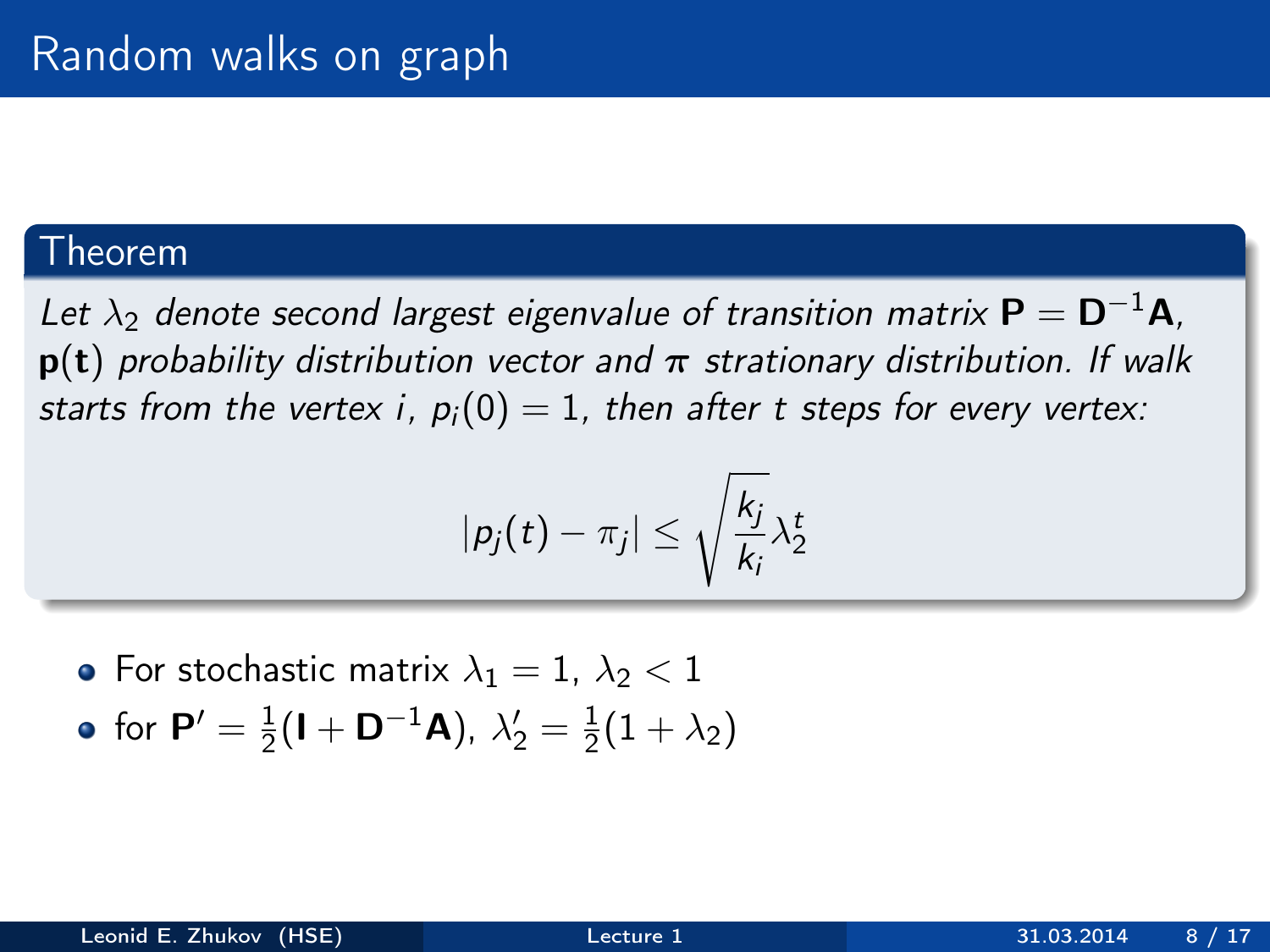# Physics of Diffusion

Diffusion is a spontaneus penetration of molecules of one type among molecules of the other type, from regions of higher concentration to the regions of lower concentration. Diffusion happens due to random motion of molecules

- Let  $\Phi(r, t)$  -concentration
- Fik's Law

$$
J=-C\frac{\partial\Phi}{\partial r}=-C\nabla\Phi
$$

Continuity equation (conserved quantity)

$$
\frac{\partial \Phi}{\partial t} + \nabla J = 0
$$

• Diffusion Equation ( heat equation)

$$
\frac{\partial \Phi(r,t)}{\partial t} = C \Delta \Phi(r,t)
$$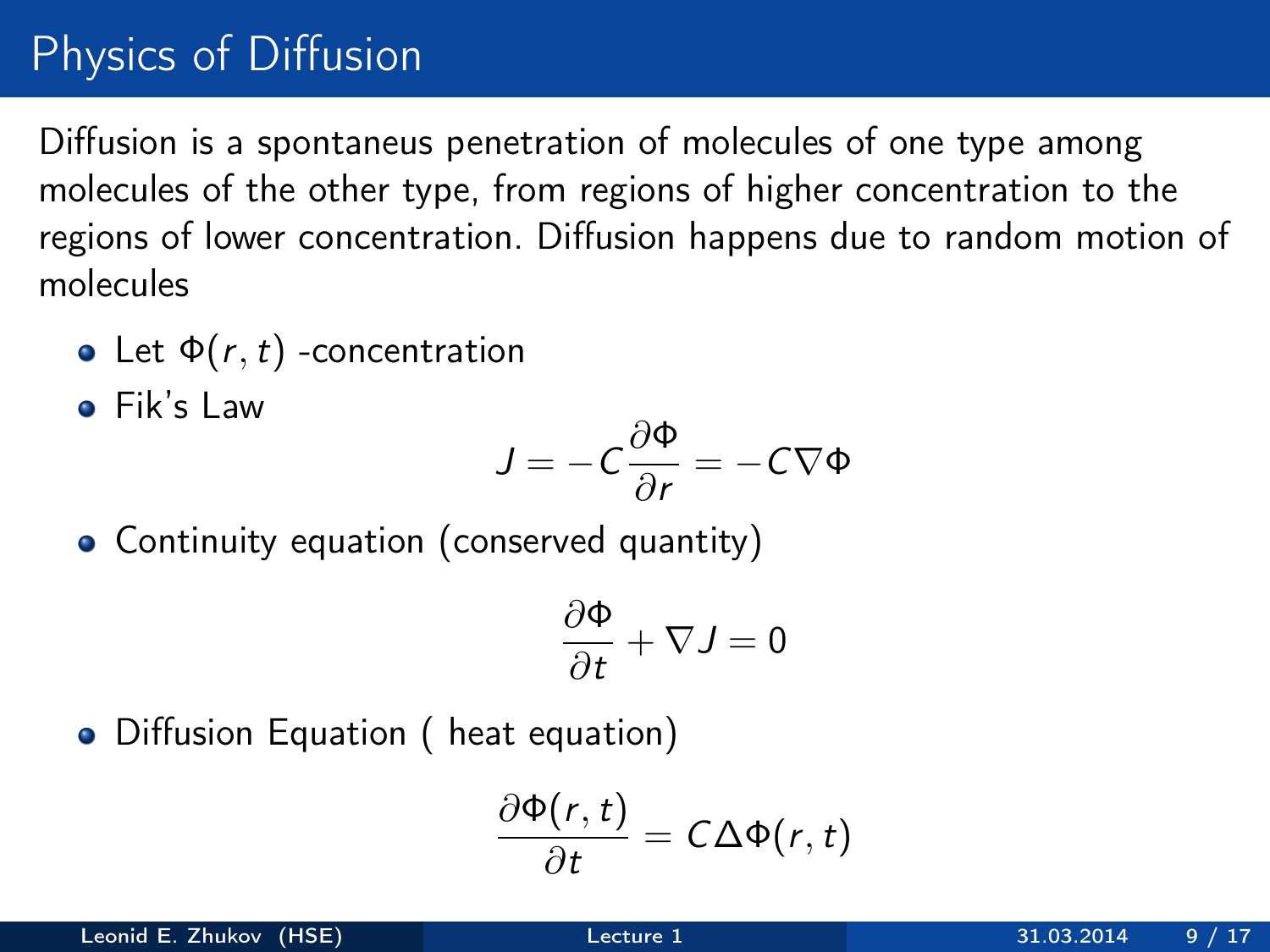### Diffusion

Laplacian 2D

$$
\Delta f = \nabla^2 f = \frac{\partial^2 f}{\partial x^2} + \frac{\partial^2 f}{\partial y^2}
$$

Discretised Laplacian in 2D

$$
\Delta f(x, y) = \frac{f(x + h, y) + f(x - h, y) + f(x, y + h) + f(x, y - h) - 4f(x, y)}{h^2}
$$

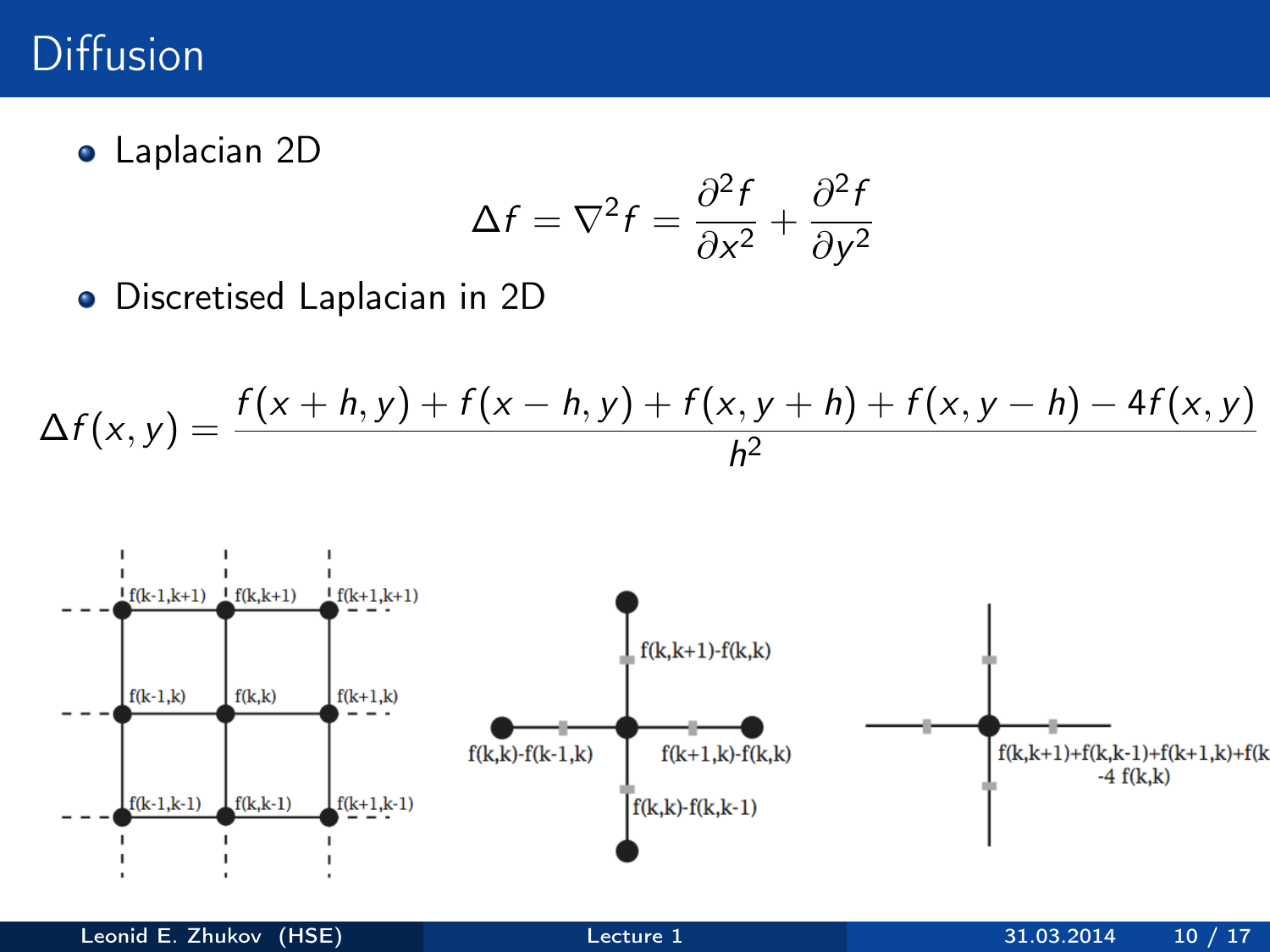### Diffusion on network

• Some substance that occupy vertices, on each time step diffusises out  $\phi_i(t)$  - quantity per node

$$
\begin{array}{rcl}\n\phi_i(t+1) & = & \phi_i(t) + \sum_j A_{ij}(\phi_j(t) - \phi_i(t))C\delta t \\
\frac{d\phi_i(t)}{dt} & = & C\sum_j A_{ij}(\phi_j(t) - \phi_i(t))\n\end{array}
$$

$$
\frac{d\phi_i}{dt} = C(\sum_j A_{ij}\phi_j - \sum_j A_{ij}\phi_i) = C(\sum_j A_{ij}\phi_j - k_i\phi_i) = C\sum_j (A_{ij} - \delta_{ij}k_j)\phi_j
$$

$$
\frac{d\phi_i}{dt} = -C\sum_j L_{ij}\phi_j
$$

Graph Laplacian

$$
L_{ij} = k_j \delta_{ij} - A_{ij} = D_{ij} - A_{ij}, \quad D_{ij} = k_j \delta_{ij}
$$

Leonid E. Zhukov (HSE) [Lecture 1](#page-0-0) 31.03.2014 11 / 17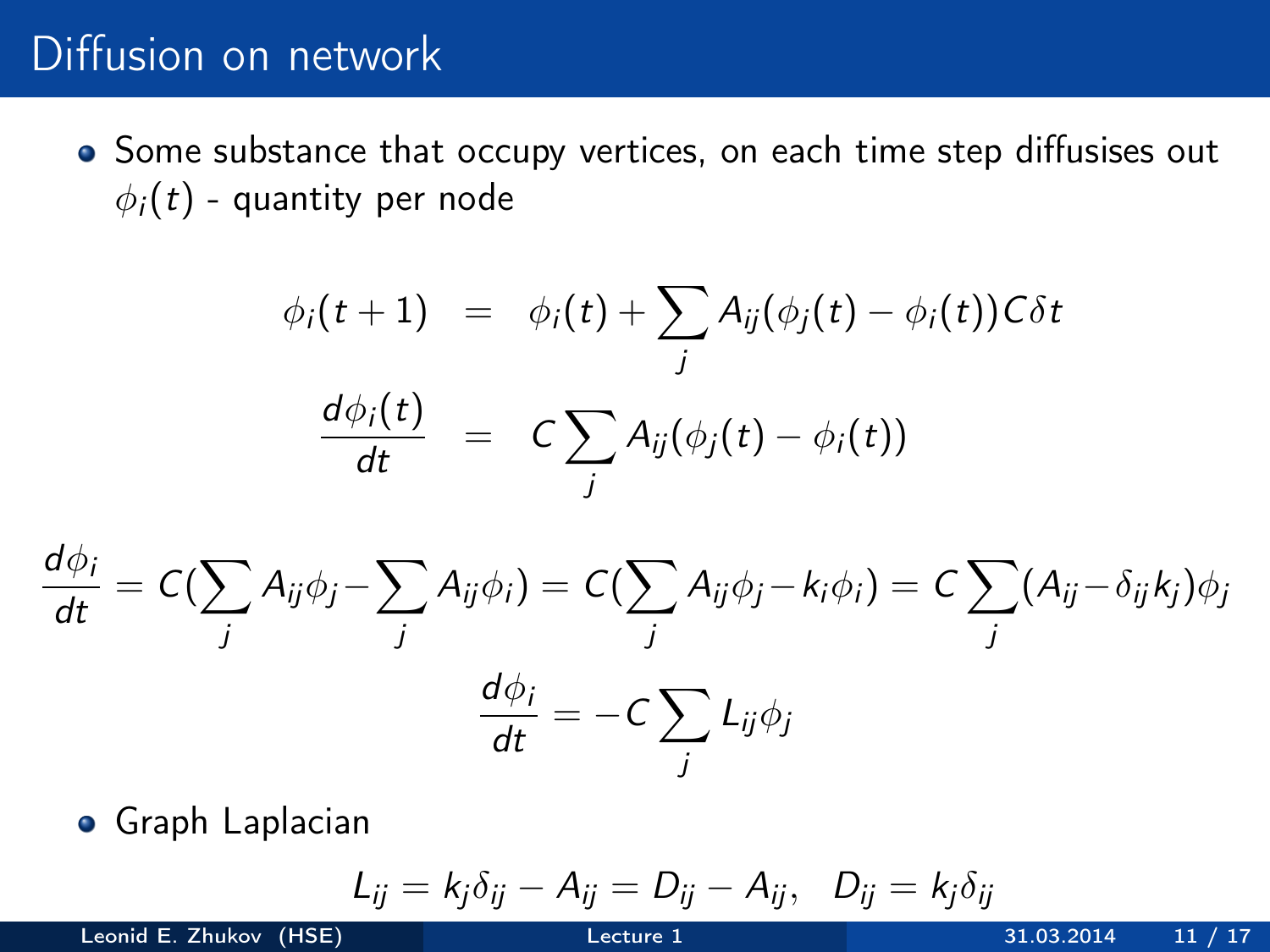**·** Discrete Laplace operator

 $L = D - A$ 

| <b>Labeled graph</b> | Degree matrix |  |  |  |  |   | <b>Adjacency matrix</b> |  |  |  |  |  |  | Laplacian matrix |        |                          |                          |         |                          |  |
|----------------------|---------------|--|--|--|--|---|-------------------------|--|--|--|--|--|--|------------------|--------|--------------------------|--------------------------|---------|--------------------------|--|
|                      |               |  |  |  |  |   |                         |  |  |  |  |  |  |                  |        |                          |                          |         | $\bf{0}$                 |  |
| 6                    | U             |  |  |  |  | 0 |                         |  |  |  |  |  |  | - 1              |        |                          |                          |         | $\theta$                 |  |
|                      | 0             |  |  |  |  |   |                         |  |  |  |  |  |  |                  | $\sim$ |                          | $\overline{\phantom{a}}$ |         | $\cup$                   |  |
|                      |               |  |  |  |  |   |                         |  |  |  |  |  |  | $\theta$         |        | $\overline{\phantom{a}}$ |                          |         | $\overline{\phantom{a}}$ |  |
|                      |               |  |  |  |  | 0 |                         |  |  |  |  |  |  |                  |        |                          |                          | $\cdot$ | $\theta$                 |  |
|                      | U             |  |  |  |  |   |                         |  |  |  |  |  |  |                  |        |                          |                          |         |                          |  |

• Smoothing operator

$$
(L\phi)_i = \sum_j (D_{ij} - A_{ij})\phi_j = \sum_j (k_i \delta_{ij} \phi_j - A_{ij} \phi_j) = k_i (\phi_i - \frac{1}{k_i} \sum_j A_{ij} \phi_j)
$$

• Laplace equation  $\nabla \phi = 0$ ,  $(L\phi)_i = 0$ , solution - harmonic function

$$
\phi_i = \frac{1}{k_i} \sum_j A_{ij} \phi_j
$$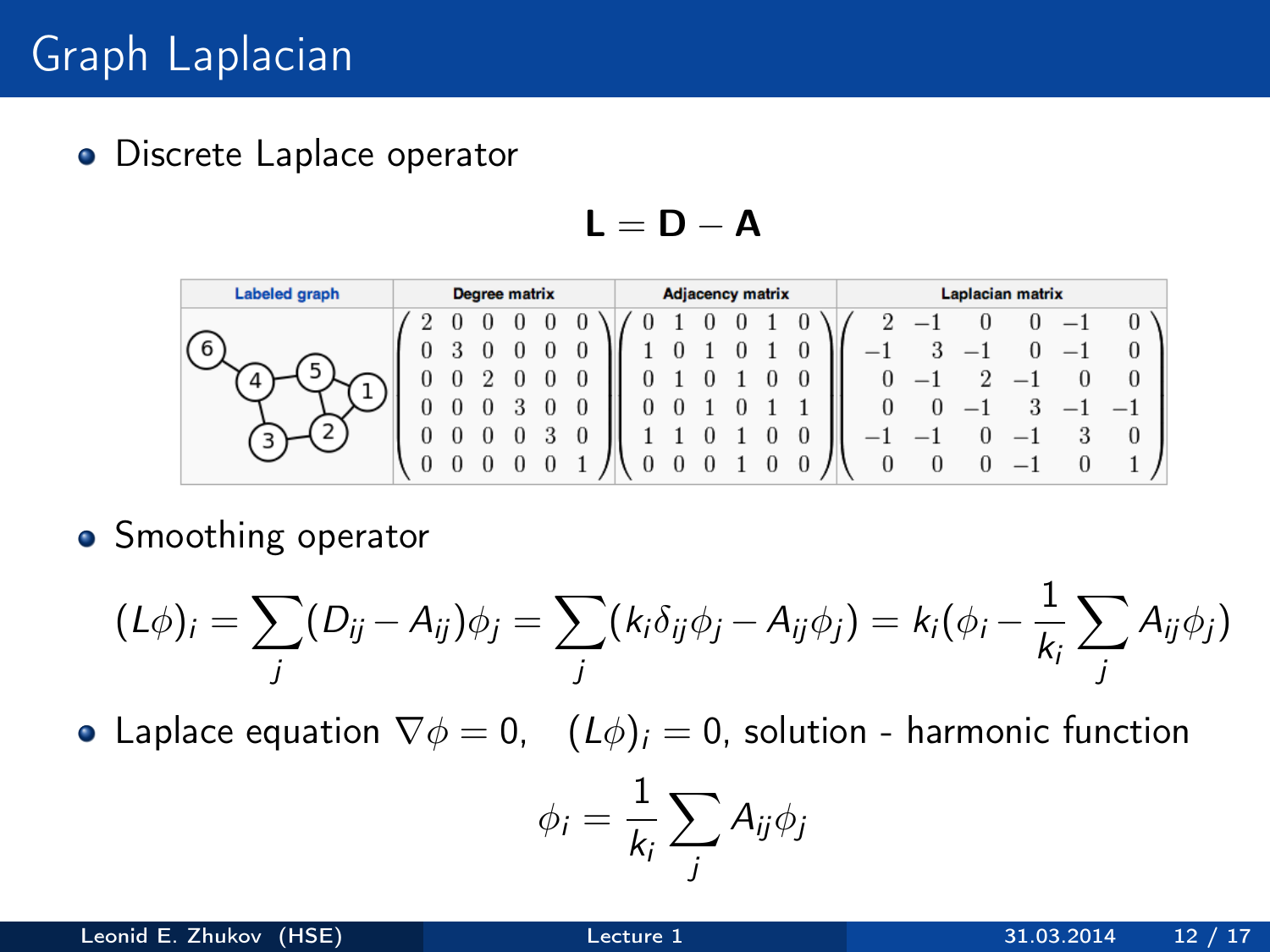# Diffusion on Graph

**·** Diffusion equation

$$
\frac{d\phi}{dt} + C \mathbf{L} \phi = 0
$$

**•** Eigenvector basis

$$
\mathbf{L}\mathbf{v}_k = \lambda \mathbf{v}_k
$$

$$
\phi(t) = \sum_k a_k(t)\mathbf{v}_k, \ \ a_k(t) = \phi(t)^T \mathbf{v}_k
$$

ODE

$$
\sum_{k} \left( \frac{da_{k}(t)}{dt} + C\lambda_{k}a_{k}(t) \right) \mathbf{v}_{k} = 0
$$

$$
\frac{da_{k}(t)}{dt} + C\lambda_{k}a_{k}(t) = 0
$$

$$
a_{k}(t) = a_{k}(0)e^{-C\lambda_{k}t}
$$

**•** Solution

$$
\phi(t) = \sum_i a_k(0) \mathbf{v}_k e^{-C\lambda_k t}
$$

Leonid E. Zhukov (HSE) [Lecture 1](#page-0-0) 31.03.2014 13 / 17

Lecture 1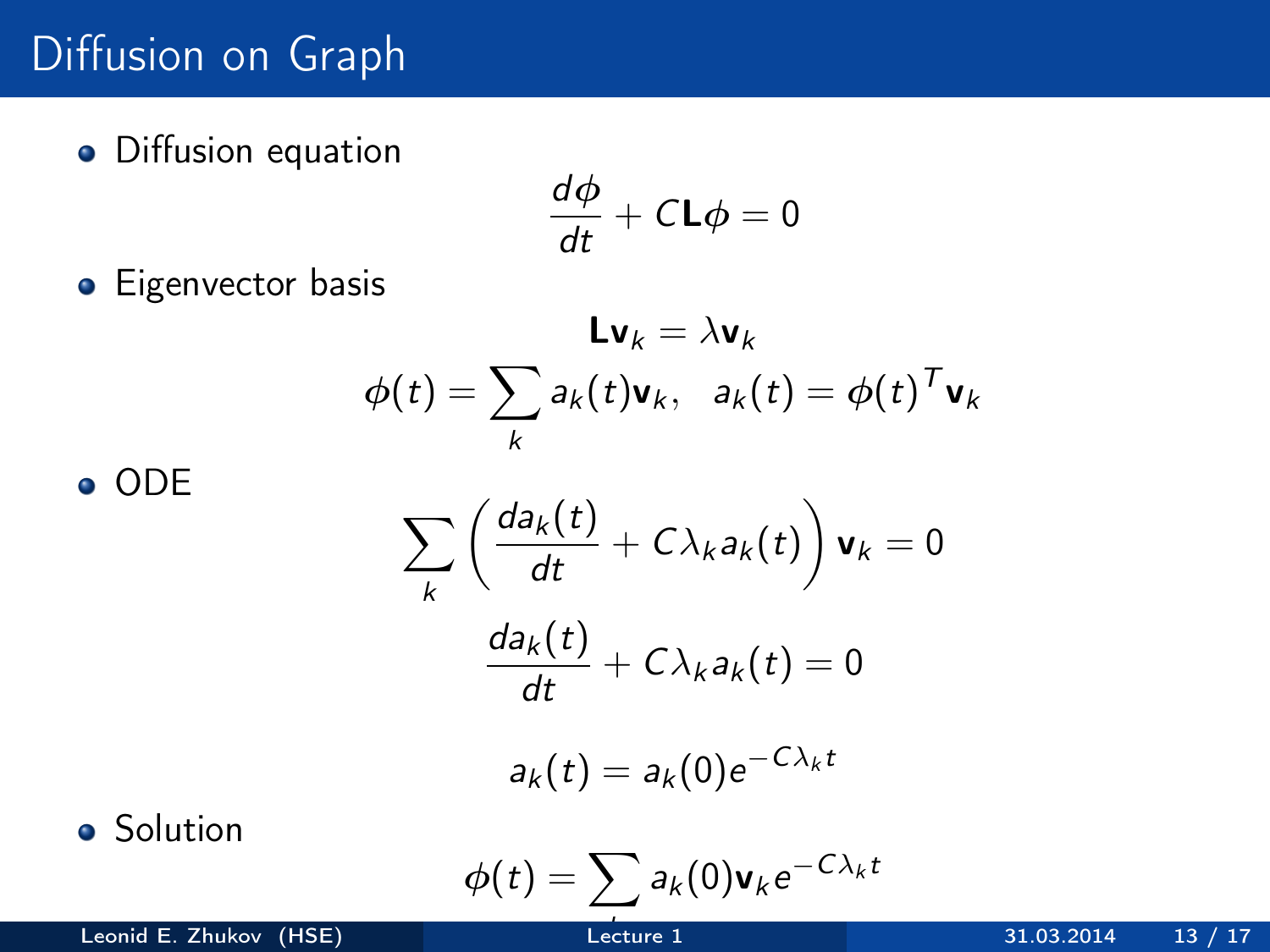• L - symmetric positive semidefinite

$$
\phi^T L \phi = \sum_{ij} L_{ij} \phi_i \phi_j = \sum_{ij} (k_i \delta_{ij} - A_{ij}) \phi_i \phi_j = \frac{1}{2} \sum_{ij} A_{ij} (\phi_i - \phi_j)^2
$$

• Spectral properties

$$
\mathsf{L} \mathsf{v}_i = \lambda \mathsf{v}_i
$$

- real non-negative eigenvalues  $\lambda_i \geq 0$  and othogonal eigenvectors  $\mathbf{v}_i$
- smallest eigenvalue always  $\lambda_1 = 0$  for  $\mathbf{v}_1 = \mathbf{e} = [1, 1, 1, .1]^T$

$$
\mathsf{Le} = (\mathsf{D} - \mathsf{A})\mathsf{e} = 0
$$

- Number of zero eigenvalues  $=$  number of connected components
- In connected graph  $\lambda_2 \neq 0$  algebraic connectivity of a graph (spectral gap),  $v_2$  - Fiedler vector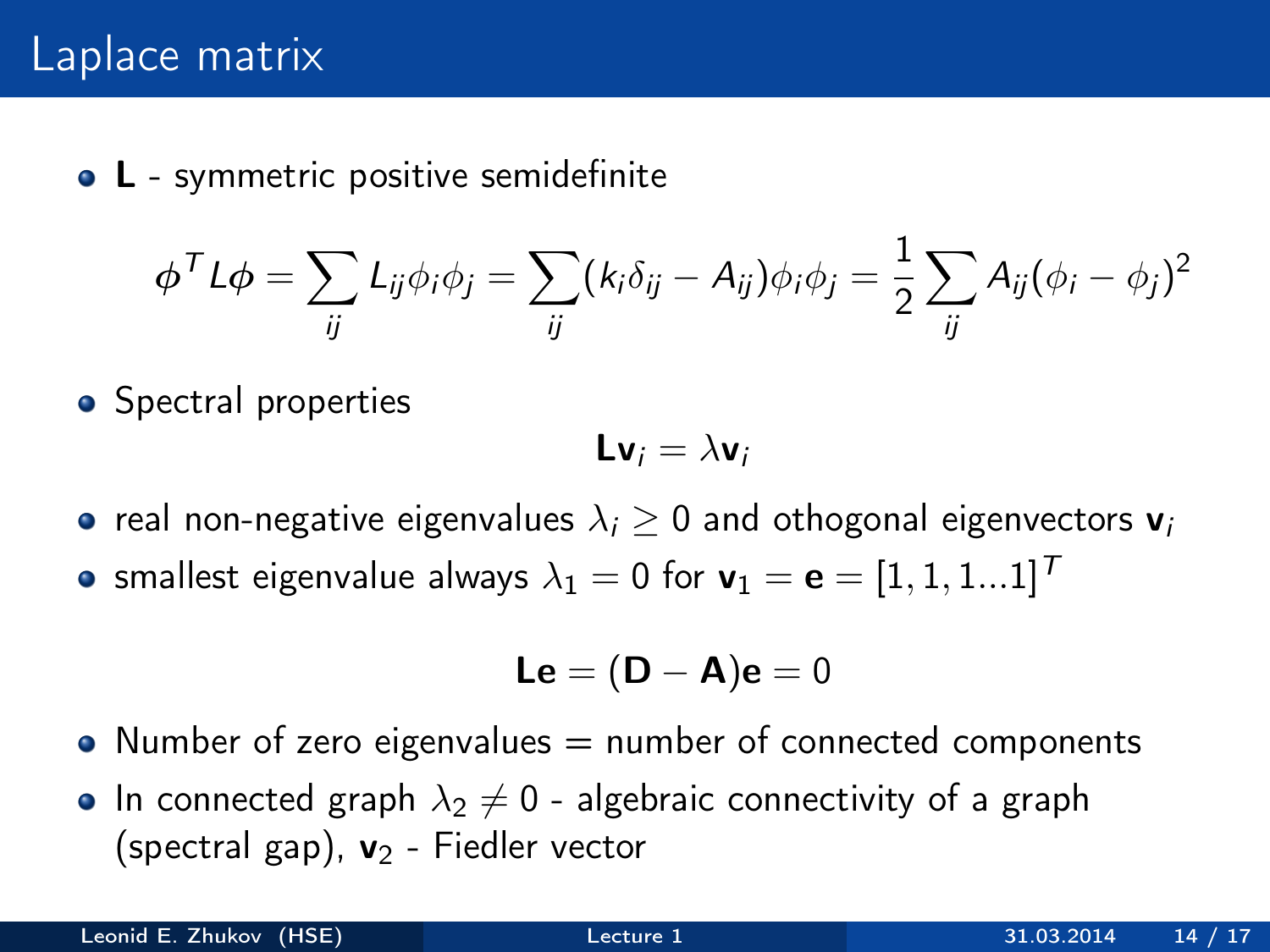# Diffusion on Graph

**•** Solution

$$
\phi(t) = \sum_{k} a_k(0) \mathbf{v}_k e^{-C\lambda_k t}
$$

• all  $\lambda_i > 0$  for  $i > 1$ ,  $\lambda_1 = 0$ :

$$
\lim_{t\to\infty}\phi(t)=a_1(0)\mathbf{v_1}
$$

Normalized solution  $\mathbf{v}_1 = \frac{1}{\sqrt{2}}$  $\frac{L}{N}$ e

$$
a_1(0) = \phi(0)^T \mathbf{v}_1 = \frac{1}{\sqrt{N}} \sum_j \phi_j(0)
$$

**•** Steady state

$$
\lim_{t\to\infty}\phi(t)=(\frac{1}{N}\sum_j\phi_j(0))\mathbf{e}=const
$$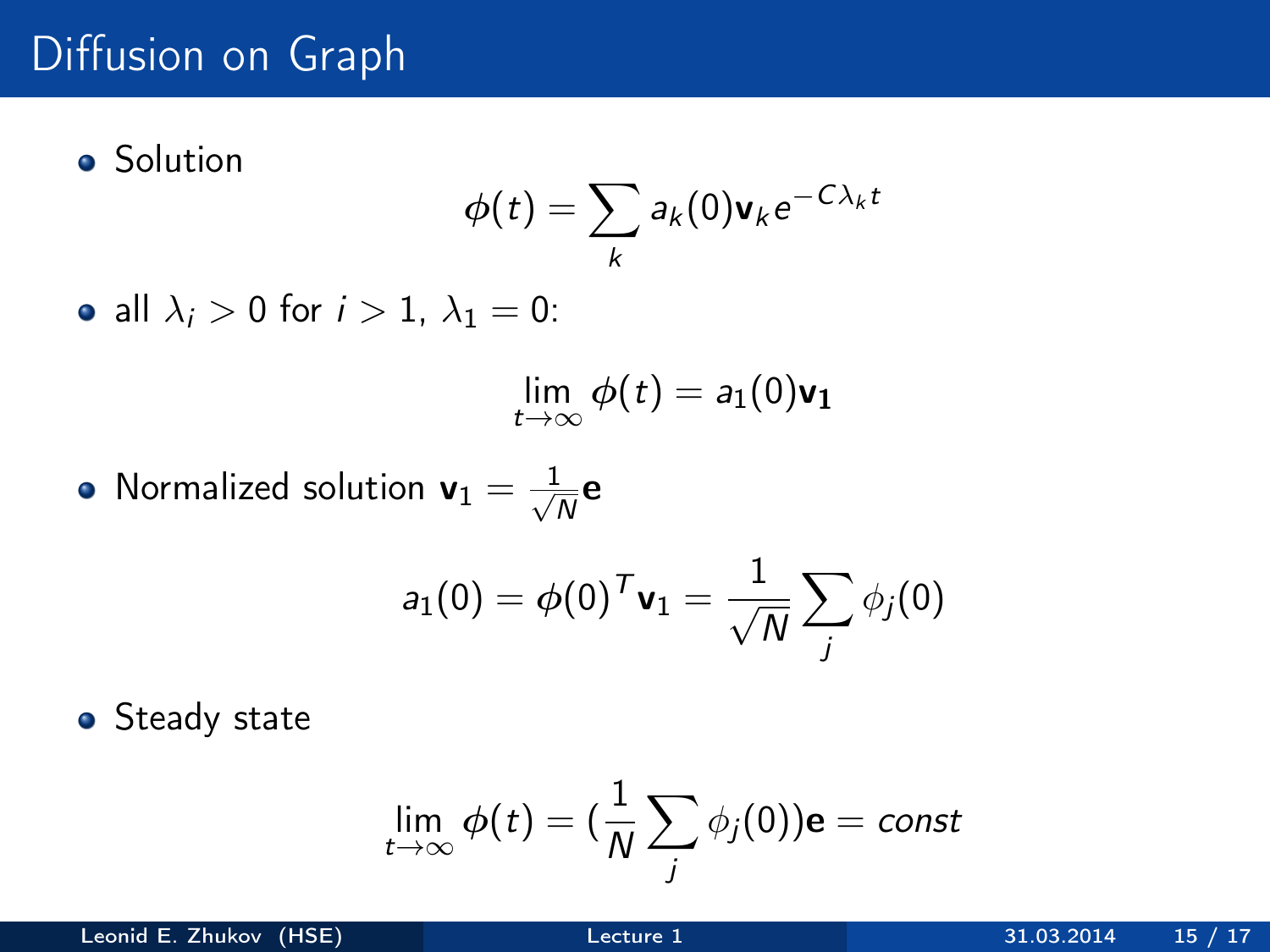# Diffusion on Graph